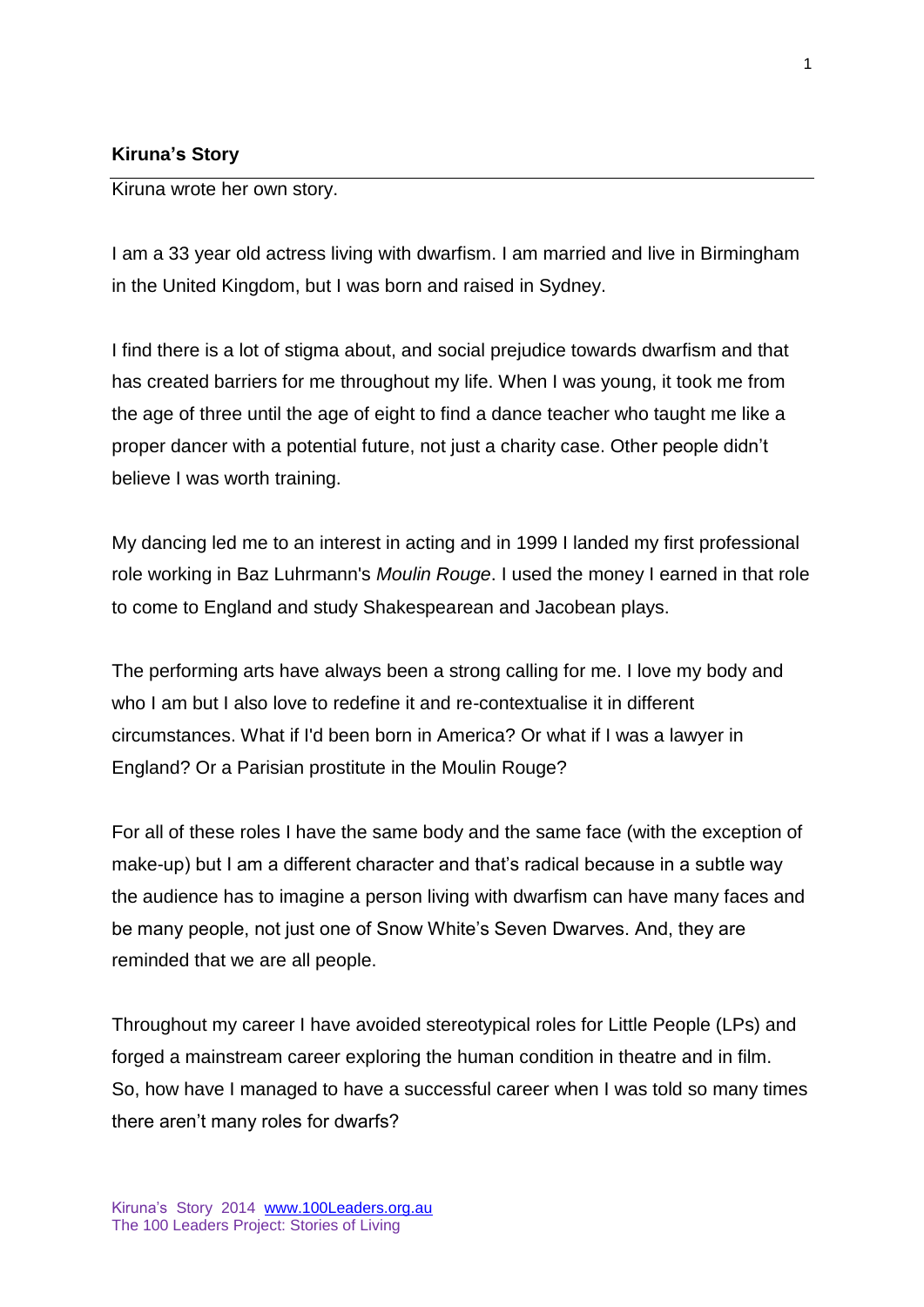- 1. I remembered first and foremost that I am a person, not just a "dwarf". I can end up in any situation or have any kind of life and be any sort of character with different attributes and a different persona. I imagined and dreamt a life for myself even though I hadn't seen an LP actor play anything other than an Oompa Loompa or a leprechaun.
- 2. I sought support from people and groups interested in disability and diversity, and found some mainstream allies.
- 3. I fought to be trained, and found teachers who believed in me.
- 4. I took a sideways step and went to university to study media to help me promote my message and make my own films and work, in case no one else ever wanted to hire me.
- 5. I was adaptive and resilient. When I heard a "no" I believed I wasn't meant to work with that person. Every "no" was a positive because it brought me closer to the people with whom I would find work and support.
- 6. I used every disability support program and initiative out there to get my foot in the door. I was proud of living with disability and used it as a unique selling point. It has taught me so much about the world and enriched my life. Sure, the barriers are horrible and they suck, but isn't it better to know they exist rather than be ignorant to them? Knowing the barriers and where they are means you can try to change them.
- 7. I got counselling during the times I felt lonely, so lonely and isolated that I didn't realise how sad I had become until I was happy again.
- 8. I took risks, emotionally and in my career. I made friends with a political group of people living with disability and let myself feel angry at the world for not helping us to be independent of the physical barriers and for disabling us with the social ones. And I let my anger lead me to take action. It made me dance, cry, write letters of protest and get involved in my union to promote diversity casting practices.

There are barriers I have faced and continue to face as someone living with dwarfism. One is affording a car because I have to get one modified. Another is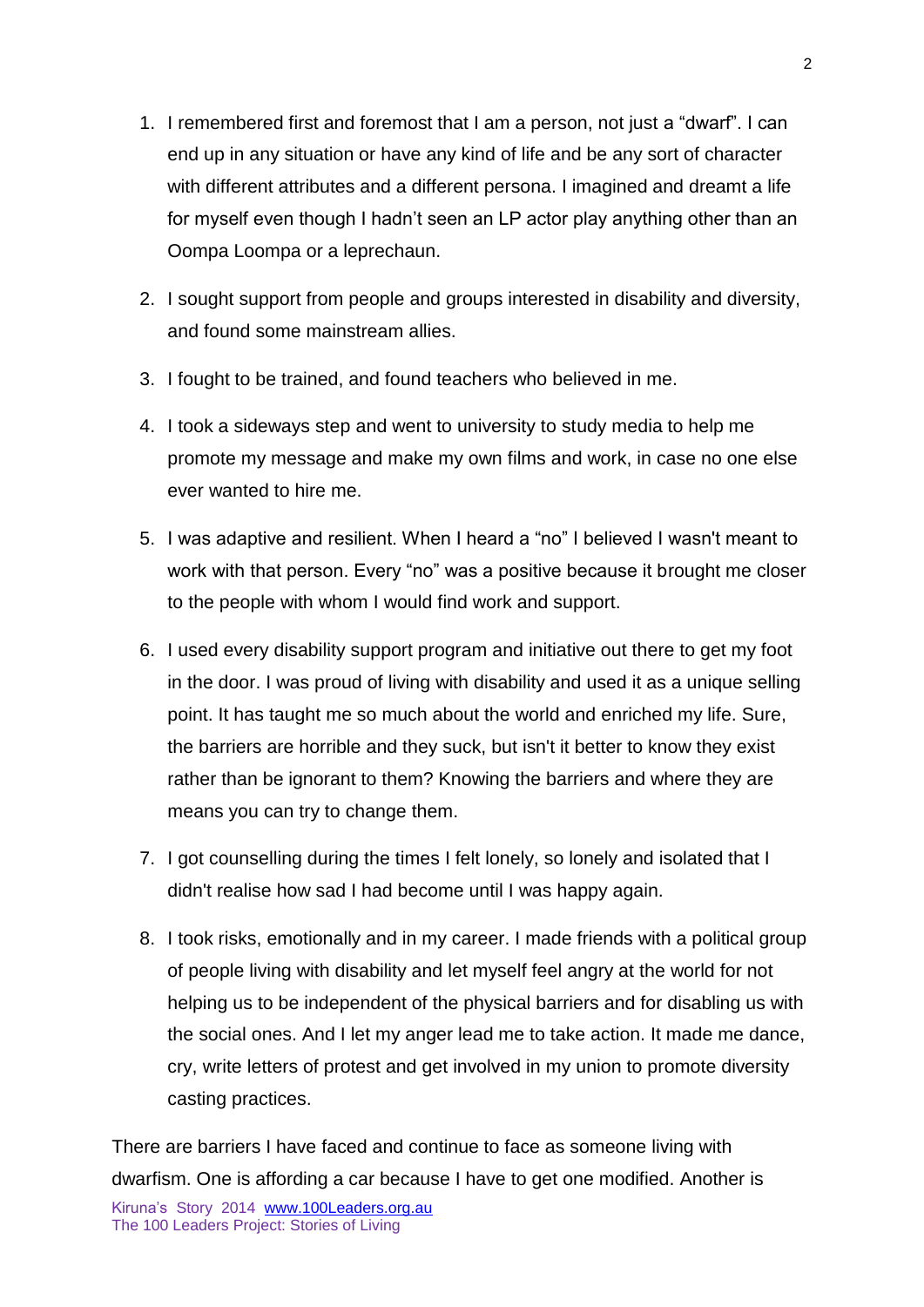handling peak hour traffic and crowds, it can be a nightmare for me and sometimes I feel exhausted because everything is twice as large or twice as far away as it should be for me because of my short legs. I also face a constant barrage of ridicule from strangers for my short, dwarfish appearance. All of these barriers take extra care and energy on my part to handle or resolve.

My family, friends and healthy social network are such an important part of how I remind myself I am normal and not the laughable freak people sometimes treat me as. I have found help from charities such as the UK's [Changing Faces.](https://www.changingfaces.org.uk/Home) Some of their pamphlets about dealing with reactions to your appearance are great resources and are available online. I also try and remember that when people say or do nasty things they are just revealing their own inadequacies and it isn't about me at all.

Another barrier for me is finding accessible accommodation. This is particularly challenging when I'm on tour. It is important for my husband and I to live in a house where the kitchen and bathroom are adapted to my needs and there is no danger of getting a third degree burn when draining pasta in a sink I can't reach! These issues remain unresolved but are becoming more important as I get older and have less energy to constantly adapt myself to an unadapted environment. Accessible housing is especially important as my husband and I consider starting a family together.

I am proud that I have never learnt to expect rudeness or prejudice. It always surprises me and stings when it happens. I don't ever want to accept that is how I should be treated.

I finance my life through my work as an actress. I have also become a small business owner - my husband and I have created a production company called A Little Commitment. If I couldn't work as an actress anymore, I would have to use my imagination again to meet this latest challenge. In bad financial times I remember Shakespeare's quote, "As long as we can say this is the worst, this is not the worst".

Kiruna's Story 2014 www.100Leaders.org.au The 100 Leaders Project: Stories of Living I love my husband, family and dancing. Oh, I love dancing. I love acting. I love coffee with friends. I love dramatic weather, having dinner out. I love adventure and experiences. I love meeting people. I love puppies. I don't love paw paw.